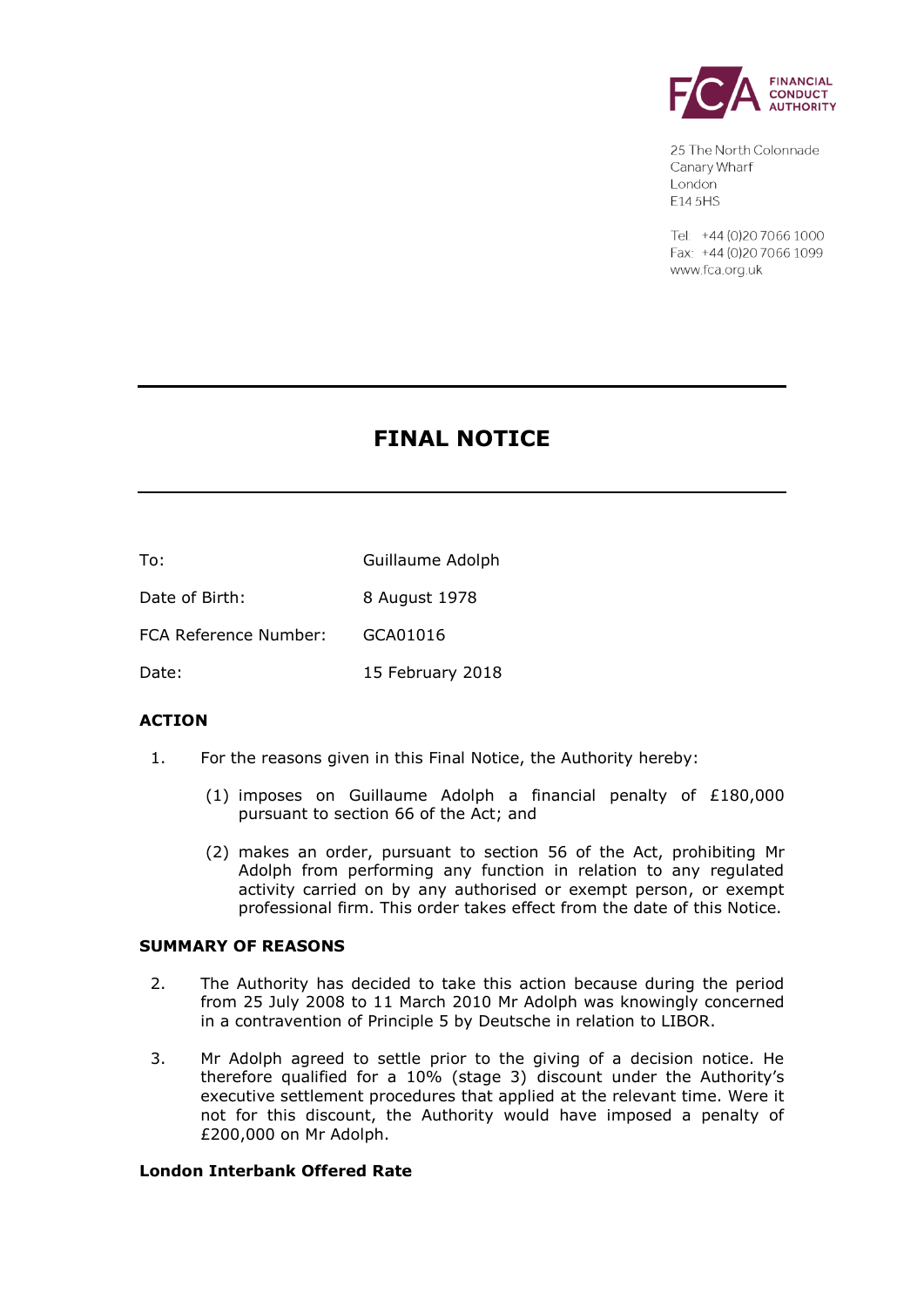- 4. LIBOR is a benchmark reference rate fundamental to the operation of both UK and international financial markets. Its integrity is of fundamental importance to confidence in the financial system.
- 5. LIBOR is published daily in a number of currencies and maturities. It is based on the cost of borrowing in the interbank market and Panel Banks make daily submissions to an external administrator to enable LIBOR to be calculated. Until 31 January 2014, LIBOR was administered by the BBA and was set according to a definition published by the BBA. $<sup>1</sup>$ </sup>
- 6. At Deutsche, like other Panel Banks, Submitters are responsible for determining and making LIBOR submissions. Submitters are at the very heart of the LIBOR setting process. They are the link between the Panel Banks and the daily published LIBOR rates. Accordingly, it is essential for the integrity of LIBOR that Submitters act properly in their role. Mr Adolph made JPY LIBOR submissions on behalf of Deutsche from July 2008 to November 2009.

# **Deutsche's Final Notice**

 $\overline{a}$ 

7. On 23 April 2015, the Authority gave Deutsche a Final Notice and imposed on Deutsche a financial penalty of £226.8 million, in respect of significant failings in relation to the interbank interest rate benchmark setting process. These included breaches in relation to LIBOR (involving various staff of Deutsche) of Principle 5, which provides that a firm must observe proper standards of market conduct.

# **Mr Adolph's misconduct in relation to LIBOR submissions**

- 8. Mr Adolph acted improperly and was knowingly concerned in Deutsche's breach of Principle 5 in the following ways:
	- (1) he made requests to Deutsche's CHF LIBOR Submitters, in an attempt to influence their LIBOR submissions
	- (2) he took into account Trading Positions for which he was responsible when making JPY LIBOR submissions, and
	- (3) he improperly agreed with External Trader B at another Panel Bank to make JPY LIBOR submissions which took into account requests made by External Trader B.
- 9. Mr Adolph knew that the definition of LIBOR required submissions from Panel Banks based on their cost of borrowing in the interbank market. He knew that Trading Positions were not a relevant factor under the definition.
- 10. Mr Adolph was motivated by profit when making requests to Deutsche's CHF LIBOR Submitters and when making JPY submissions which took his own Trading Positions into account. He also knew that in making requests to him, External Trader B was motivated by profit and seeking to benefit External Trader B's Trading Positions.

 $1$  Since 1 February 2014, LIBOR has been administered by ICE Benchmark Administration Limited ("IBA"): [www.theice.com/iba](http://www.theice.com/iba)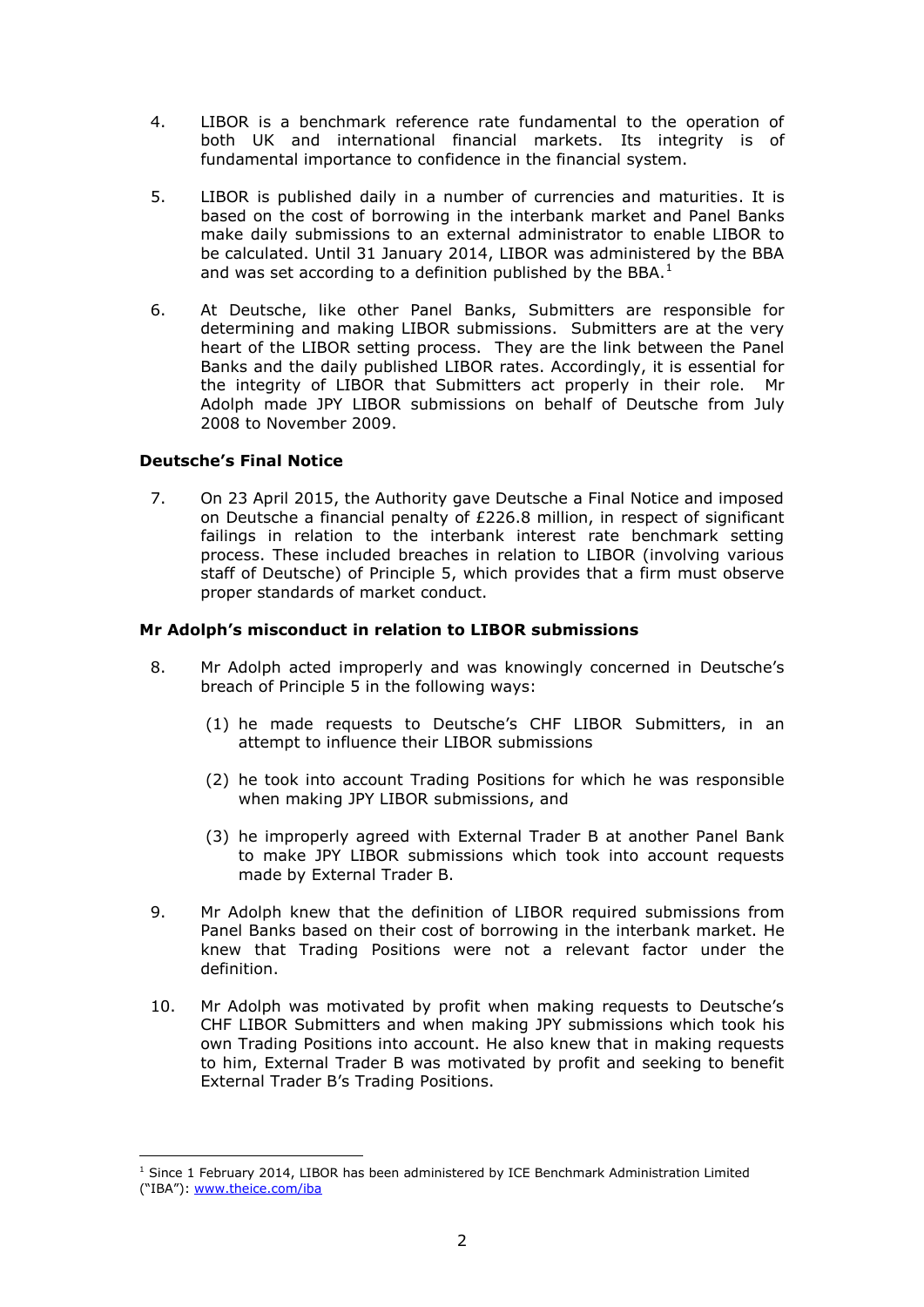11. Mr Adolph deliberately closed his mind to the risk that taking Trading Positions into account was contrary to proper standards of market conduct. In doing so, he acted recklessly, and therefore with a lack of integrity.

# **Sanction**

- 12. The UK and international financial system relies on the integrity of benchmark reference rates such as LIBOR. Mr Adolph's misconduct as a CHF Trader and JPY Submitter threatened confidence in the integrity of the UK financial system and could have caused significant harm to other market participants.
- 13. Mr Adolph was an approved person. Approved persons must act with integrity. However, during the Relevant Period Mr Adolph made requests to Deutsche's CHF LIBOR Submitters in an attempt to influence their LIBOR submissions; took into account Trading Positions for which he was responsible when making JPY LIBOR submissions; and improperly agreed with External Trader B to make JPY LIBOR submissions which took into account requests made by External Trader B. In doing so, Mr Adolph acted without integrity.
- 14. In light of the seriousness of the matters set out in this Notice, Mr Adolph's misconduct warrants the imposition of a significant penalty. The Authority has taken into account all the relevant circumstances, which include: the sanctions imposed by the Authority in analogous LIBOR notices; the duration and frequency of Mr Adolph's misconduct, and his improper agreement with External Trader B. The Authority's detailed consideration of the appropriate level of penalty is set out at paragraphs 79 to 89 below. The Authority therefore considers it appropriate to impose a financial penalty of £180,000.
- 15. In addition, as a result of his lack of integrity, the Authority considers that Mr Adolph is not a fit and proper person to perform any function in relation to any regulated activity carried on by any authorised person, exempt person or exempt professional firm and, as such, should be prohibited from doing so.

# **DEFINITIONS**

16. The definitions below are used in this Notice:

"Act" means the Financial Services and Markets Act 2000;

"Authority" means the body corporate previously known as the Financial Services Authority and renamed on 1 April 2013 as the Financial Conduct Authority;

"BBA" means the British Bankers' Association;

"CHF" means Swiss Francs;

"CHF LIBOR" means the London Interbank Offered Rate for Swiss Francs;

"DEPP" means the Authority's Decision Procedure and Penalties Manual;

"Deutsche" means Deutsche Bank AG;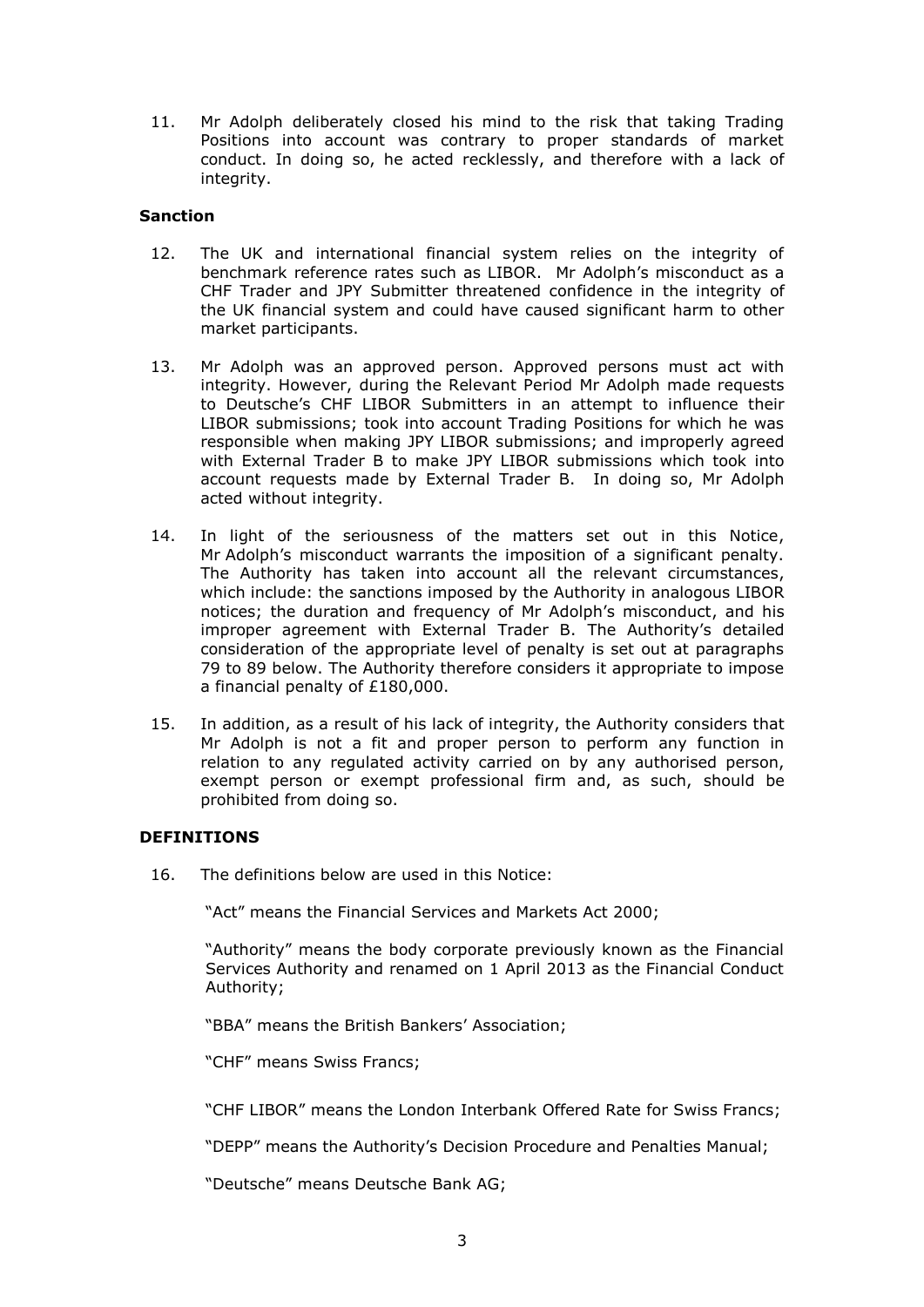"Deutsche Final Notice" means the Final Notice issued to Deutsche by the Authority on 23 April 2015;

"EG" means the Authority's Enforcement Guide;

"FIT" means the Authority's Fit and Proper test for Approved Persons;

"JPY" means Japanese Yen;

"JPY LIBOR" means the London Interbank Offered Rate for Japanese Yen;

"LIBOR" means the London Interbank Offered Rate;

"Panel Bank" means a bank with a place on the BBA panel for contributing LIBOR submissions in one or more currencies;

"Principle 5" means Principle 5 of the Authority's Principles for Businesses;

"Relevant Period" means the period 25 July 2008 to 11 March 2010;

"Submitter" means those responsible for determining and making LIBOR submissions on behalf of a Panel Bank;

"Trader" means a person trading interest rate derivatives or trading in the money markets;

"External Trader B" means a Trader previously employed by UBS;

"Trading Positions" means trading book positions held either in respect of derivative positions or money market positions;

"Tribunal" means the Upper Tribunal (Tax and Chancery Chamber);

"UBS" means UBS AG.

# **FACTS AND MATTERS**

# **Background**

# *LIBOR and interest rate derivatives contracts*

- 17. LIBOR is the most frequently used benchmark for interest rates globally, referenced in transactions with a notional outstanding value of at least USD 500 trillion. During the Relevant Period, LIBOR was published for 10 currencies and 15 maturities.
- 18. Interest rate derivatives contracts typically contain payment terms that refer to benchmark rates. LIBOR is by far the most prevalent benchmark rate used in over-the-counter interest rate derivatives contracts and exchange traded interest rate contracts.
- 19. During the Relevant Period, LIBOR was published on behalf of the BBA. LIBOR (in each relevant currency), was, and continues to be, set by reference to the assessment of the interbank market made by a number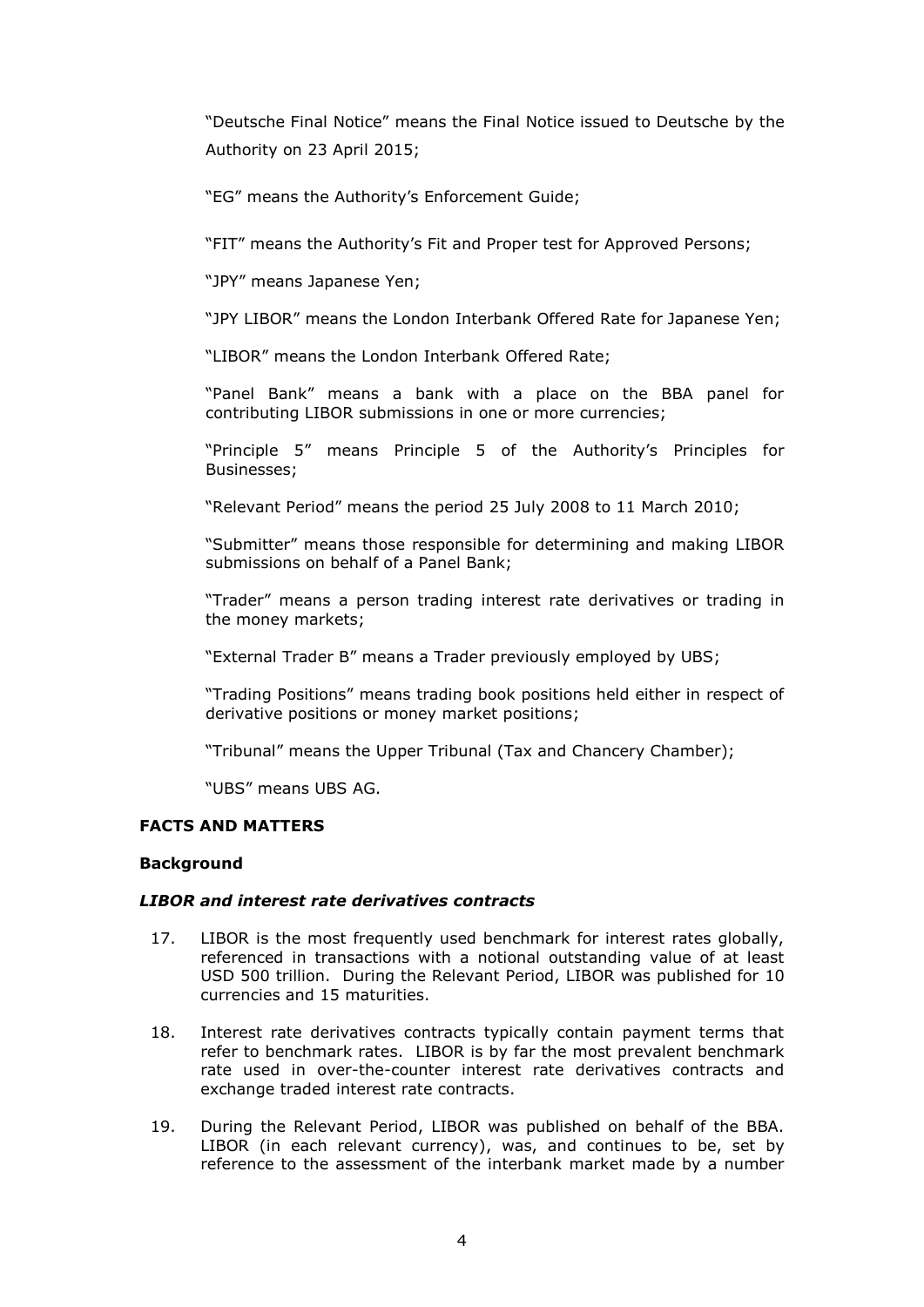of Panel Banks. Each Panel Bank contributes rate submissions each business day.

- 20. These submissions are not averages of the relevant Panel Banks' transacted rates on a given day. Panel Banks are required to exercise their subjective judgement in evaluating the rates at which money may be available in the interbank market when determining their submissions.
- 21. During the Relevant Period, the LIBOR definition published by the BBA and available to participants in the UK and international financial markets was as follows:

"*The rate at which an individual contributor panel bank could borrow funds, were it to do so by asking for and then accepting interbank offers in reasonable market size just prior to 11:00 London time*".

- 22. The definition of LIBOR required submissions related to funding from the Panel Banks. It did not allow for consideration of factors such as Trading Positions.
- 23. Until February 2011 the JPY LIBOR panel consisted of 16 banks, including Deutsche, and the rate calculation for each maturity excluded the highest four and lowest four submissions. An average of the remaining eight submissions (known as the interquartile range) was taken to produce the final benchmark rate. The CHF LIBOR panel consisted of 12 banks, including Deutsche, and the rate calculation for each maturity excluded the highest three and lowest three submissions. The interquartile range was taken to produce the final benchmark rate.
- 24. During the Relevant Period, Deutsche delegated responsibility for determining and making LIBOR submissions to Submitters on its money markets desk.

# **Deutsche's Final Notice**

- 25. Deutsche breached Principle 5 through misconduct relating to its submission of rates which formed part of the LIBOR setting processes.
- 26. Principle 5 states that a firm must observe proper standards of market conduct.
- 27. The Deutsche Final Notice sets out that Deutsche breached Principle 5 in, inter alia, the following ways:
	- (1) manipulation of Deutsche's own submissions that formed part of the calculation of the published CHF LIBOR rate;
	- (2) manipulation of Deutsche's own submissions that formed part of the calculation of the published JPY LIBOR rate, and
	- (3) an improper agreement with External Trader B at another Panel Bank.

## **Mr Adolph's role at Deutsche**

28. Mr Adolph was employed by Deutsche between 1 July 2008 and 22 December 2011, as a short-term interest rate derivatives trader. He traded derivative products referenced to CHF and JPY LIBOR. During his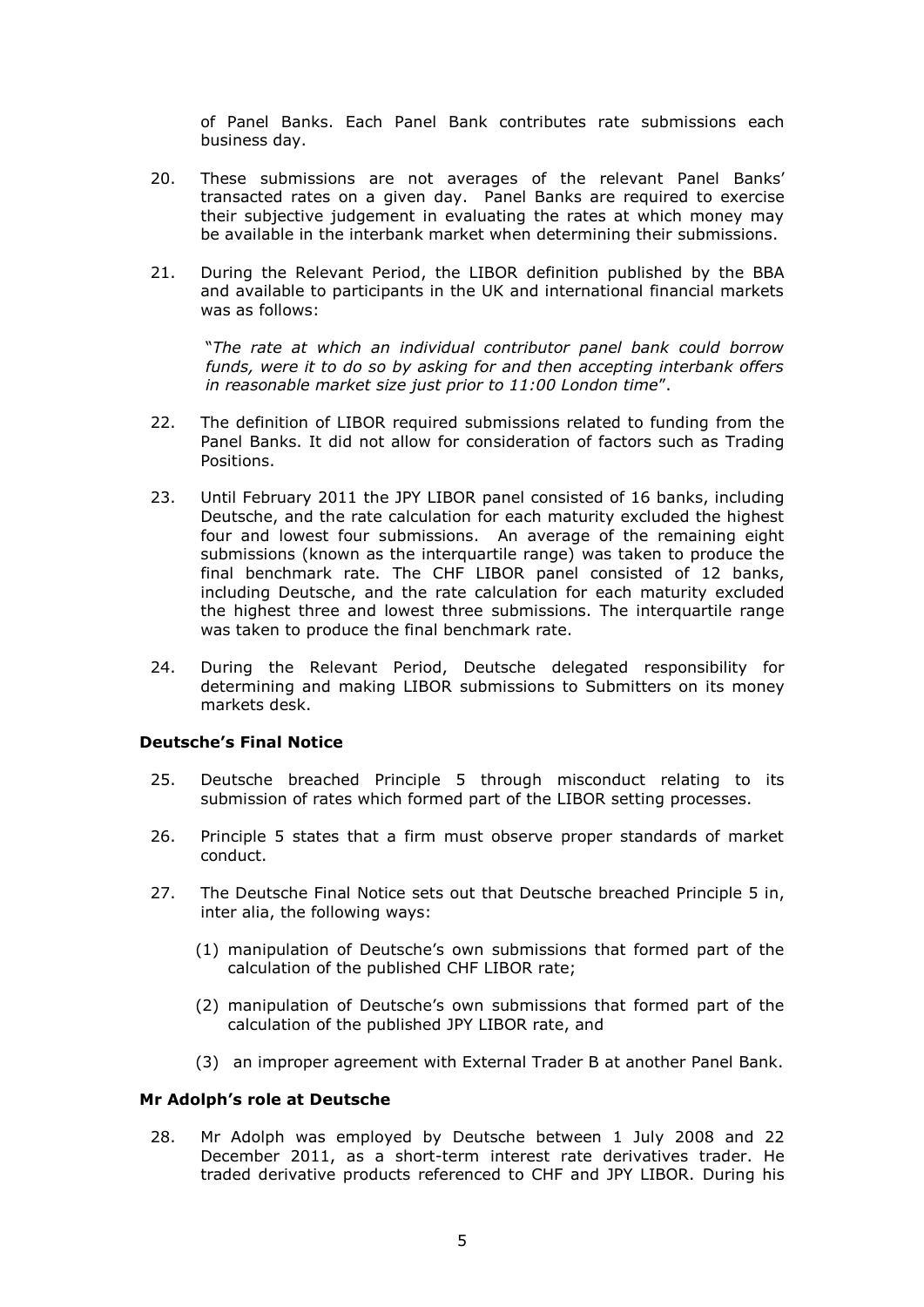period of employment at Deutsche, Mr Adolph was approved to perform the CF30 "Customer" controlled function.

- 29. From July 2008 until November 2009, Mr Adolph acted as the primary JPY LIBOR Submitter for Deutsche.
- 30. Mr Adolph had extensive experience of the money markets having commenced his career as a derivatives trader in 2003.
- 31. During the Relevant Period, Mr Adolph understood that the BBA definition of LIBOR was based on a Panel Bank's assessment of actual rates in the interbank lending market. He knew that Trading Positions were not a relevant factor under the definition. He deliberately closed his mind to the risk that for a Submitter to take them into account when making JPY or CHF LIBOR submissions (or for a Trader to request a Submitter to do so) was contrary to proper standards of market conduct.

#### **Requests made by Mr Adolph to Deutsche's CHF LIBOR Submitters**

- 32. During the Relevant Period, Mr Adolph made requests to Deutsche's CHF LIBOR Submitters to adjust their submissions to benefit Mr Adolph's Trading Positions. Mr Adolph sent at least 20 communications containing requests. The CHF LIBOR Submitters took Mr Adolph's requests into account.
- 33. Mr Adolph's requests were for high, low or specific CHF LIBOR submissions with the aim of influencing the final benchmark CHF LIBOR rate published by the BBA.

#### *Motivation for the requests*

- 34. Mr Adolph's requests were motivated by profit. The final benchmark CHF LIBOR rate published by the BBA would impact the profitability of the CHF Trading Positions for which Mr Adolph was responsible.
- 35. For example, on 16 October 2008, the following Bloomberg exchange took place between one of Deutsche's CHF LIBOR Submitters and Mr Adolph:

| Adolph:    | "need a high 1m libor today if possible please  just<br>for today please"                                  |
|------------|------------------------------------------------------------------------------------------------------------|
| Submitter: | "sure no probl will let u know b4 i sent it out  what<br>do u thinki make it 3.00 flat up to 3mths inkl.?" |
| Adolph:    | "many thanks  and after that need a low 1m<br>forever"                                                     |
| Submitter: | "hahahah<br>will do my best n im sure it will come<br>down"                                                |

- 36. On 16 October 2008, Deutsche's submission was 3.00 for one month CHF LIBOR, a rise of 15 basis points from 2.85 the previous day. This resulted in Deutsche moving to equal fifth in the ranking of Panel Banks, from twelfth (last) the previous day.
- 37. Over the next few days, Deutsche made the following submissions for one month CHF LIBOR.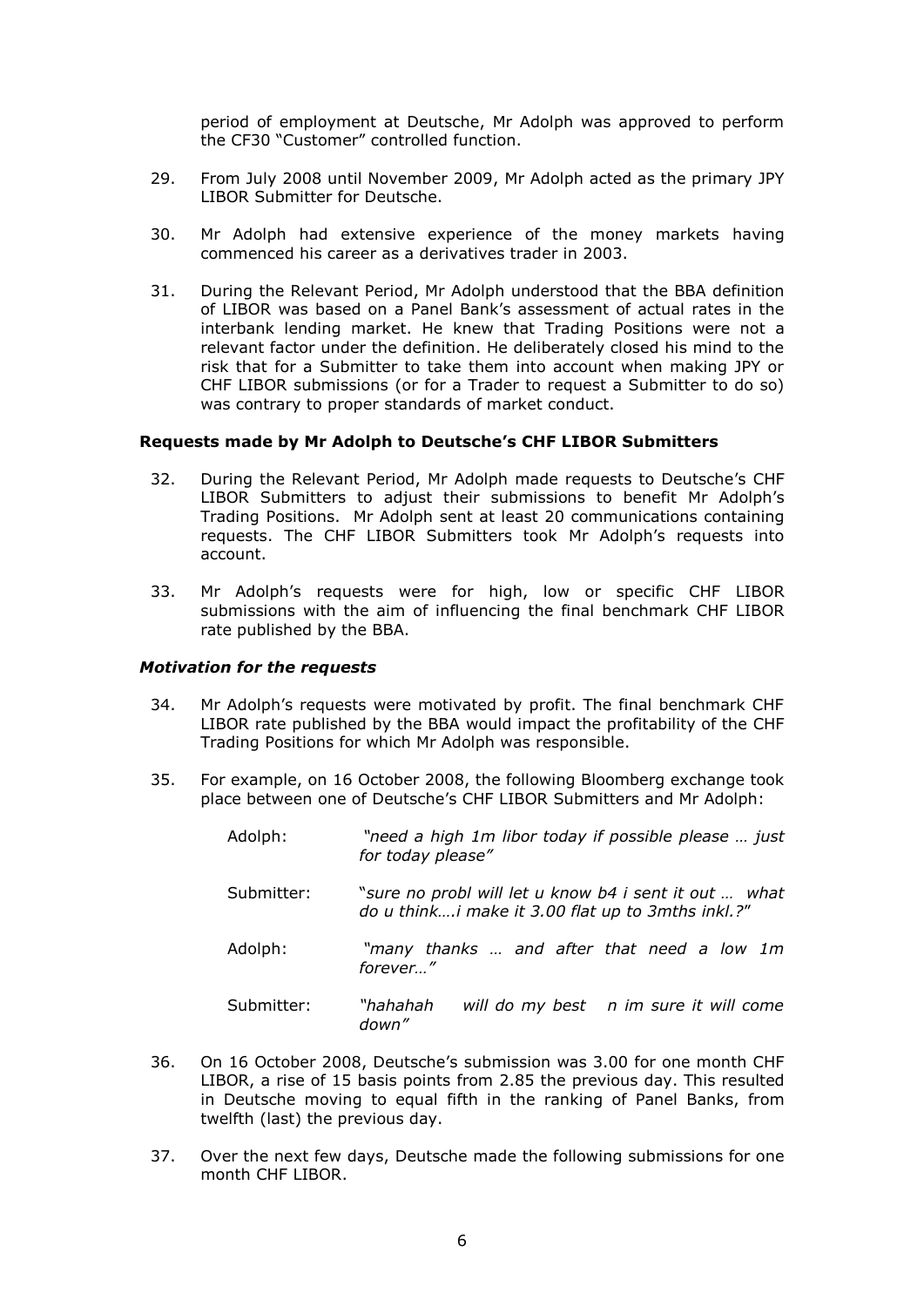- 38. On 17 October 2008, Deutsche's submission moved back down 15 basis points to 2.85, this resulted in Deutsche moving back to twelfth (last) in the ranking of Panel Banks. By 22 October 2008, Deutsche's submission had fallen a further 35 basis points to 2.5. This resulted in Deutsche moving to equal eighth and last in the ranking of Panel Banks.
- 39. On 12 December 2008, the following Bloomberg exchange took place between one of Deutsche's CHF LIBOR Submitters and Mr Adolph:

| Adolph:    | "your fixings low please"                              |
|------------|--------------------------------------------------------|
| Submitter: | " so 1mth 40 $\,$ 2mths 60 $\,$ 3mths 80  fine for u?" |
| Adolph:    | "6 month 90?  perfect"                                 |

- 40. On 12 December 2008, Deutsche made the following submissions for one month, three month and six month CHF LIBOR.
- 41. For one month CHF LIBOR Deutsche's submission was 0.4, a fall of 10 basis points from 0.5 the previous day. This resulted in Deutsche moving to eleventh in the ranking of Panel Banks, from equal first the previous day.
- 42. For three month CHF LIBOR Deutsche's submission was 0.7, a fall of 25 basis points from 0.95 the previous day. This resulted in Deutsche moving to eleventh in the ranking of Panel Banks, from first the previous day.
- 43. For six month CHF LIBOR Deutsche's submission was 0.9, a fall of 10 basis points from 1.0 the previous day. This resulted in Deutsche moving to eleventh in the ranking of Panel Banks, from equal sixth the previous day.
- 44. On 20 August 2009, the following Bloomberg exchange took place between Mr Adolph and one of Deutsche's CHF LIBOR Submitters:

| Adolph:    | "42 6m chf libor typo no?"                                                                    |
|------------|-----------------------------------------------------------------------------------------------|
| Submitter: | "u wnaa have it at 42?"                                                                       |
| Adolph:    | "if possible"                                                                                 |
| Submitter: | "have fixing today  6m"                                                                       |
| Submitter: | "sry was a misunderstanding thought u r looking for<br>steeper short end will sent an update" |
| Adolph:    | "many thanks mate"                                                                            |

45. On 20 August 2009, Deutsche's submission was 0.42 for six month CHF LIBOR, a drop of four basis points from 0.46 the previous day. This resulted in Deutsche moving to eleventh in the ranking of Panel Banks, from equal second the previous day.

# *Deutsche's CHF LIBOR Submitters took account of Mr Adolph's requests*

- 46. Deutsche's CHF LIBOR Submitters took Mr Adolph's requests into account.
- 47. On many occasions this is clear from the positive responses given by Deutsche's CHF LIBOR Submitters to Mr Adolph requests. On other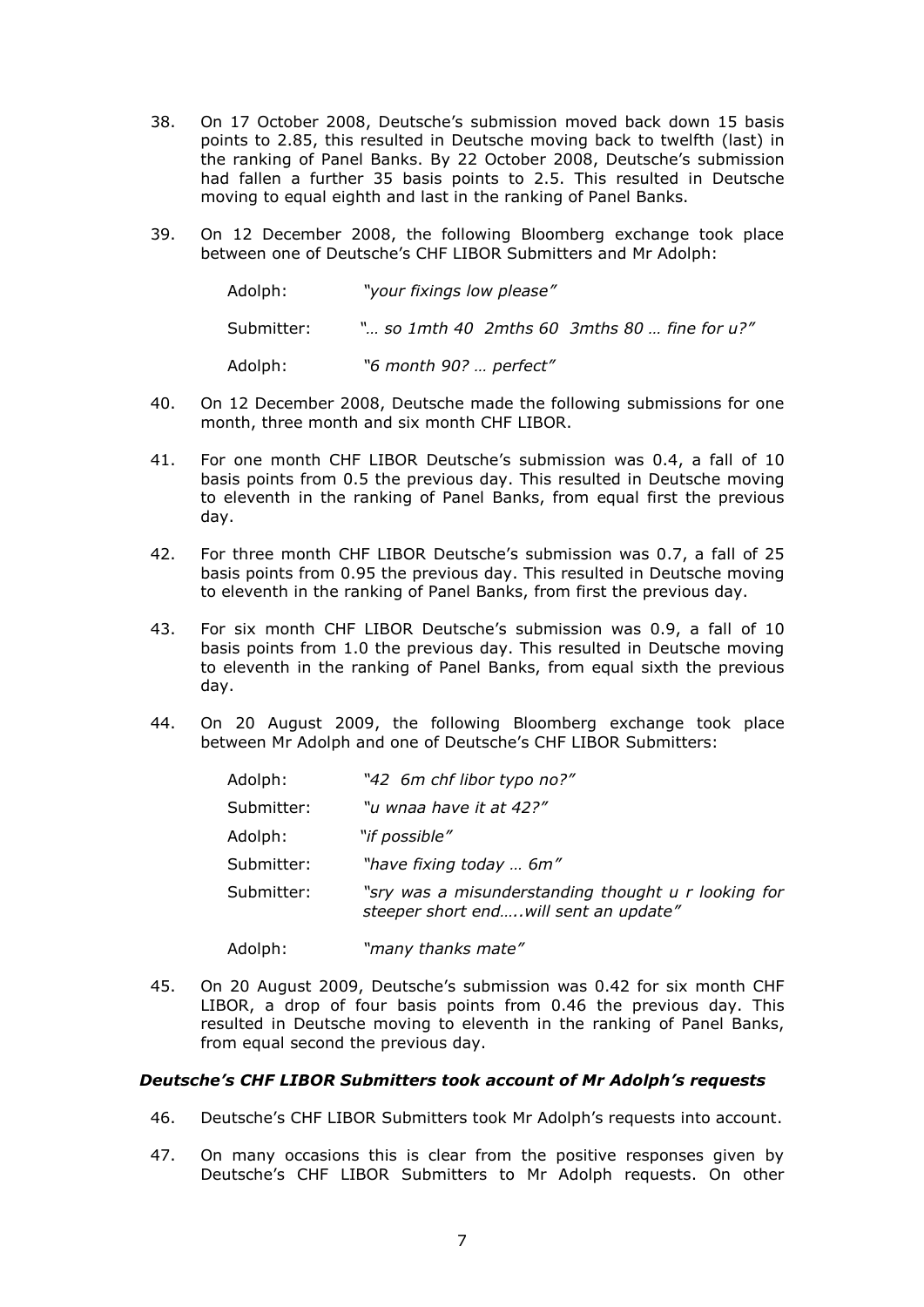occasions, Mr Adolph made requests for precise CHF LIBOR submissions, which were then reflected in subsequent submissions. Examples of both are set out above.

## **Mr Adolph took account of his own positions when making JPY submissions**

- 48. From July 2008 to November 2009, Mr Adolph acted as Deutsche's JPY LIBOR Submitter. During this period Mr Adolph took into account his Trading Positions when making JPY LIBOR submissions. In doing so, Mr Adolph was motivated by profit.
- 49. On a number of occasions, Mr Adolph moved his LIBOR submission from one side of the range of submissions to the other. A move of this nature would maximise the impact on the final LIBOR rate.
- 50. Mr Adolph referred openly to the fact that he was taking his Trading Positions into account when making JPY LIBOR submissions in contemporaneous communications.
- 51. For example, on 1 September 2008, Mr Adolph and External Trader B were discussing their respective trading positions and the benefits of high LIBORs at that time. During the exchange, Mr Adolph acknowledged that he was making high one month JPY LIBOR submissions because "*…mate need it high!*" That is, Mr Adolph required a high one month JPY LIBOR rate because of Deutsche's JPY LIBOR derivatives book.

# **Mr Adolph's improper agreement with External Trader B**

- 52. Mr Adolph improperly agreed with External Trader B to make JPY LIBOR submissions which took into account requests made by External Trader B. Mr Adolph knew that in making requests to him, External Trader B was motivated by profit and seeking to benefit External Trader B's Trading Positions.
- 53. A number of examples are given below.
- 54. On 18 September 2008, the following Bloomberg exchange took place:

| External Trader B: | "you got any ax on 6m fix tonight?".  |
|--------------------|---------------------------------------|
| Adolph:            | "absolutely none but i can help"      |
| External Trader B: | "can you set low as a favour for me?" |
| Adolph:            | "done"                                |

- 55. Later in the same Bloomberg communication Mr Adolph advised External Trader B that he proposed to make a six month JPY LIBOR submission of 0.99. This was five basis points lower than Mr Adolph's submission the previous day.
- 56. On 18 September 2008, Deutsche's six month JPY LIBOR submission was 0.98, down from 1.04 the previous day. This resulted in Deutsche moving to equal sixth in the ranking of Panel Banks, from first the previous day.
- 57. On 21 May 2009, the following Bloomberg exchange took place: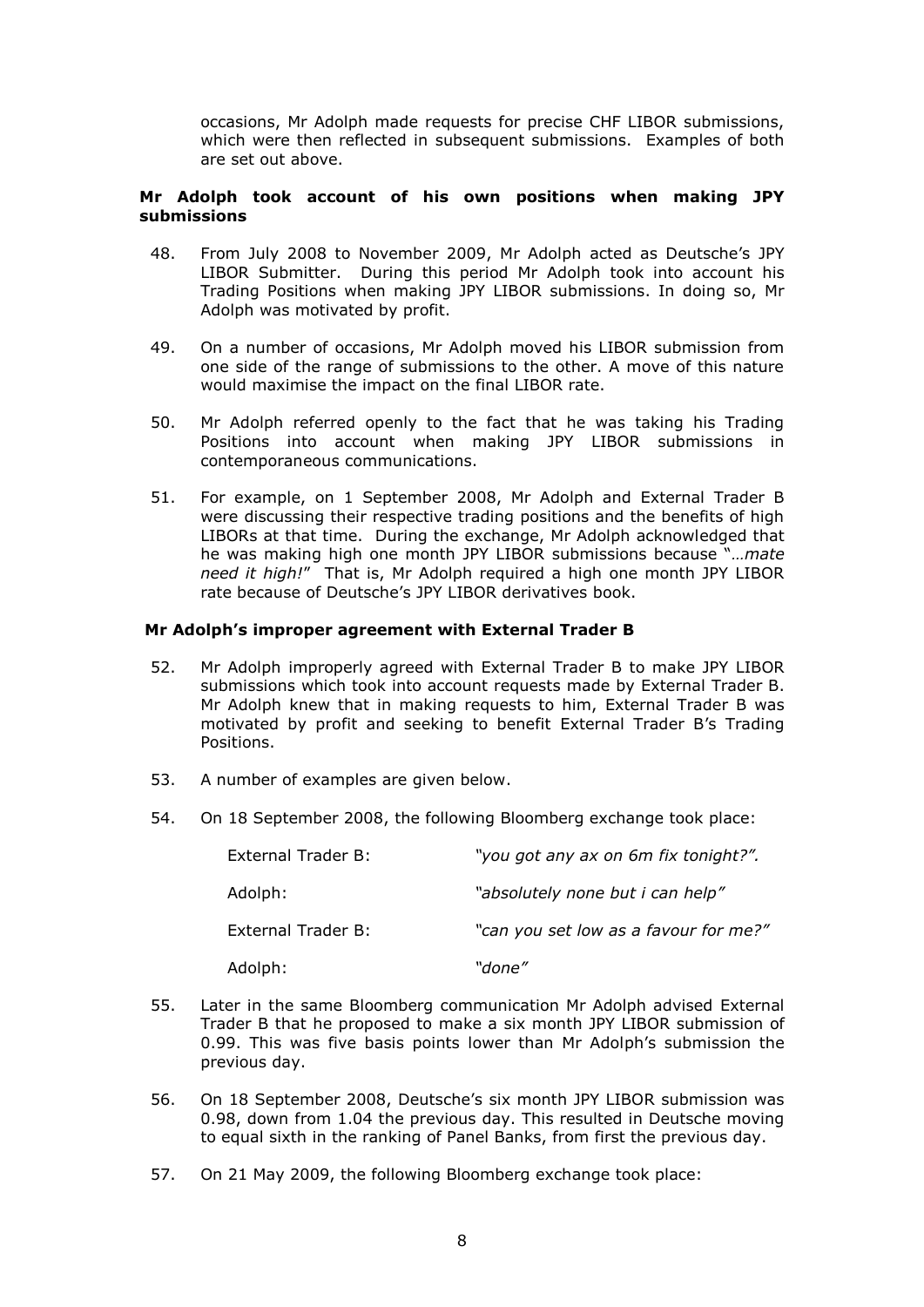External Trader B: "*cld you do me a favour would you mind moving you[r] 6m libor up a bit today, i have a gigantic fix…*"

Adolph: *"I can do taht."*

- 58. On 21 May 2009, Mr Adolph increased his six month JPY LIBOR submission by six basis points. Deutsche's six month JPY LIBOR submission was 0.71, a rise from 0.65 the previous day. This resulted in Deutsche moving to eleventh in the ranking of Panel Banks, from sixteenth (last) the previous day.
- 59. During June and July 2009, the improper agreement between Mr Adolph and External Trader B went beyond attempts to manipulate the JPY LIBOR rate for a single day but extended to manipulation over a longer period. External Trader B needed a high six month LIBOR rate for the first two weeks of July 2009 and asked for Mr Adolph's assistance in a series of communications from 4 June 2009 onwards. Mr Adolph assured External Trader B that he would assist.
- 60. This was part of a wider campaign of manipulation by External Trader B, described at paragraphs 82-90 of the Final Notice which the Authority issued to UBS on 19 December 2012.
- 61. Mr Adolph agreed to assist External Trader B on the basis that, in return, External Trader B would assist him in achieving a low six month JPY LIBOR rate from the second half of July 2009 for the benefit of Mr Adolph's Trading Positions. External Trader B further incentivised Mr Adolph by entering into a series of facilitation trades that would benefit Mr Adolph's Trading Positions if the JPY LIBOR rate remained high until 17 July 2009 and fell thereafter.
- 62. On 26 June 2009, the following Bloomberg exchange took place:

| External Trader B:        | "basically i will help you in 2 weeks time  i<br>am the saem way"                                                         |
|---------------------------|---------------------------------------------------------------------------------------------------------------------------|
| Adolph:                   | "perfect"                                                                                                                 |
| External Trader B:        | "but for the next 2weeks i really really need<br>you to put 6m higfher"  "after that i need<br>6m to crash off  like you" |
| Adolph:                   | "that is no problem for me, i do nothing with<br>the cash guys until then"                                                |
| External Trader B:        | "i need you to move 6m up for 2 weeks mate"                                                                               |
| Adolph:                   | "6m at 60 max en f of august  to low?"                                                                                    |
| <b>External Trader B:</b> | "no i'll go with that"                                                                                                    |
| Adolph:                   | "cool"                                                                                                                    |
| External Trader B:        | but please move 6m up on monday"                                                                                          |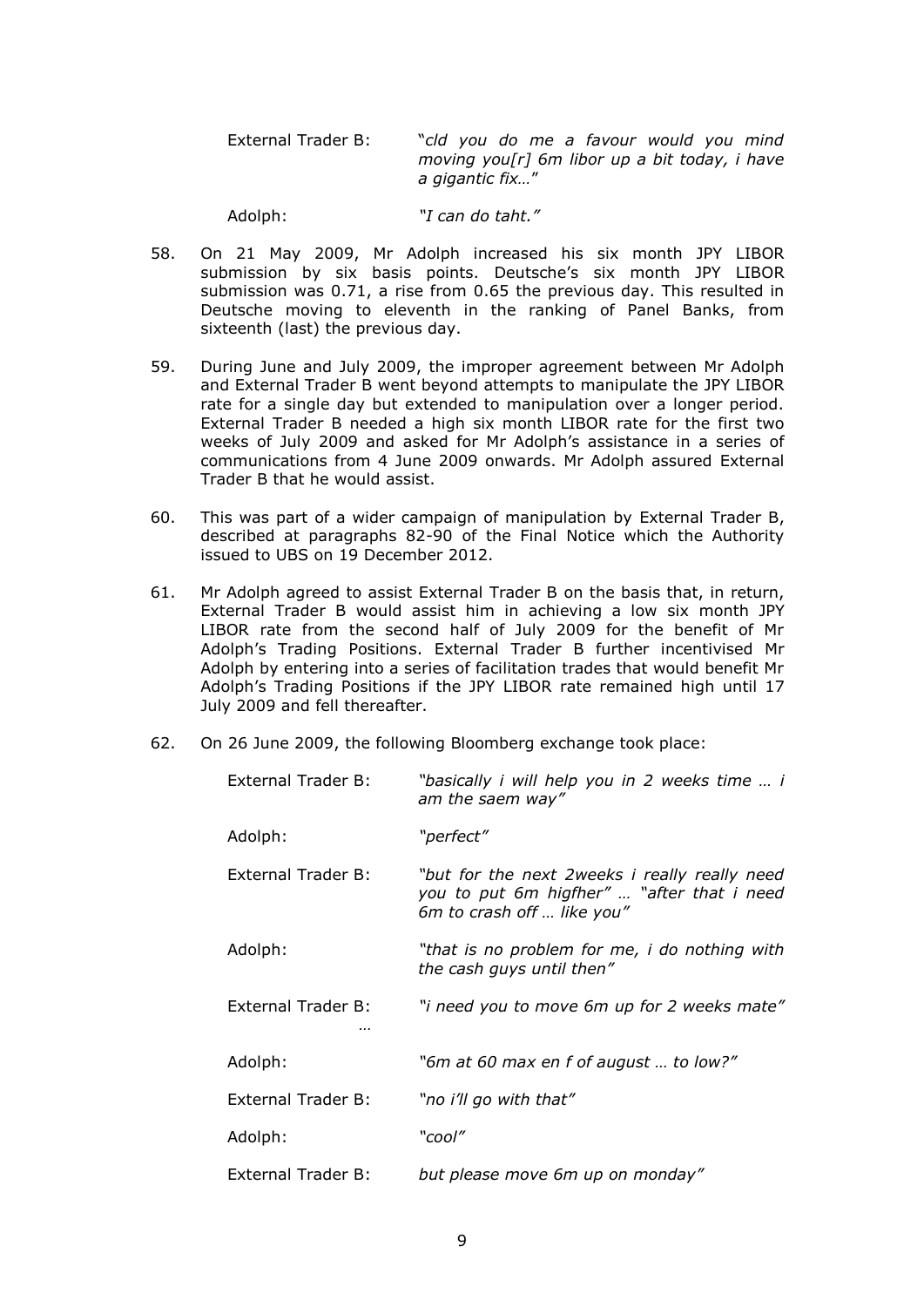| Adolph:            | "understood"                                               |
|--------------------|------------------------------------------------------------|
| External Trader B: | "thx  I need you in the panel on monday"                   |
| Adolph:            | "ok enough  cheers"                                        |
| External Trader B: | "I will then get our 6m way down after july<br>18th it is" |
| Adolph:            | "ok″                                                       |
| External Trader B: | "and will try to get everyone else down too"               |

- 63. On 26 June 2009, Mr Adolph increased his six month LIBOR submission by 10 basis points to 0.65. This resulted in Deutsche moving from sixteenth (last) in the ranking of Panel Banks to equal twelfth. On 29 June 2009, he increased his submission by a further six basis points to 0.71. This resulted in Deutsche moving from equal twelfth in the ranking of Panel Banks to sixth.
- 64. On 29 June 2009, in addition to increasing his six month JPY LIBOR submission by six basis points, Mr Adolph also executed four trades all of which would benefit from a high JPY LIBOR rate over the next two weeks, the period during which he and External Trader B had agreed to keep the JPY LIBOR rate high.
- 65. From 29 June 2009 to 7 July 2009, Deutsche was either fifth or sixth in the ranking of Panel Banks.
- 66. On 8 July 2009, despite External Trader B's request "*to move 6m up for 2 weeks",* Mr Adolph reduced his six month JPY LIBOR submission from 0.71 to 0.67. This would have benefitted Adolph's fixing position on that day and resulted in Deutsche moving from fifth in the ranking of Panel Banks to equal twelfth. Mr Adolph maintained his submission of 0.67 until 14 July 2009. During this period Deutsche's position in the ranking of Panel Banks was either equal ninth or equal seventh.
- 67. On 14 July 2009, External Trader B asked Mr Adolph: "*if you cld hold your 6m fix till the eom wld be a massive help*". Mr Adolph replied: *"I put higher today"*. On 14 July 2009, Deutsche's six month JPY submission was 0.69, a rise from 0.67 the previous day. This resulted in Deutsche moving to equal fourth in the ranking of Panel Banks, from equal seventh. Mr Adolph maintained his six month JPY LIBOR submission at 0.69 from 14 July 2009 to 23 July 2009. During this period Deutsche's position in the ranking of Panel Banks was either third or fourth equal, or fourth.
- 68. On 23 July 2009, Mr Adolph's submission was 0.6 a fall from 0.69 the previous day. This resulted in Deutsche's submission moving to fourteenth equal in the ranking of Panel Banks, from equal third.
- 69. Mr Adolph clearly believed that the agreement with External Trader B would be effective. On 26 June 2009 in a Bloomberg exchange with another Panel Bank Mr Adolph stated: "*I think what [will] happen [is] that 6m wil [will] stay high for another 2 weeks and then it drops.*" On 29 June 2009 in a Bloomberg exchange with two Deutsche Traders Mr Adolph stated, "*it is only for two weeks then 6m goes down quickly again.*"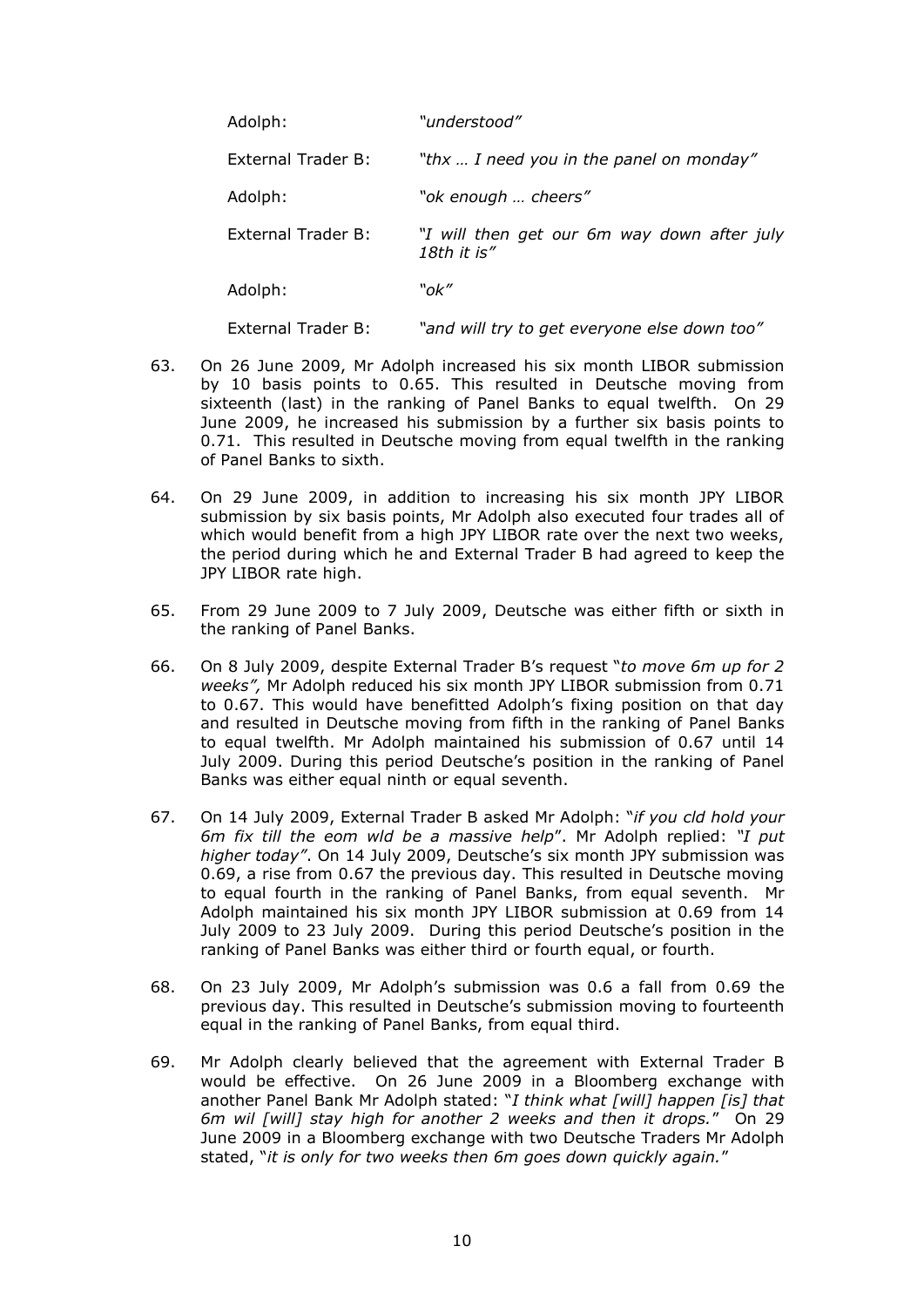70. On 30 June 2009, the following Bloomberg exchange took place between Mr Adolph and a Deutsche Trader:

| Trader: | "What do you think about the short-end mkt in JPY?"                                                     |
|---------|---------------------------------------------------------------------------------------------------------|
| Adolph: | "2y is too low but 6m libor wil go very down after the<br>$14^{th}$ of july so it will be a yours soon" |
| Trader: | "why $14^{th}$ "                                                                                        |
| Adolph: | "it is like that a very good guess! trust me"                                                           |

#### **Recklessness**

71. Mr Adolph received no formal training on the LIBOR submission process. Further, the improper requesting and taking into account of Trading Positions was widespread, routine and conducted openly, at Deutsche. But Mr Adolph was an experienced Trader, and he deliberately closed his mind to the risk that his behaviour constituted improper market conduct.

#### **FAILINGS**

72. The regulatory provisions relevant to this Notice are referred to in the Annex.

#### **Knowing concern in Deutsche's breach of Principle 5**

- 73. Section 66(2)(b) of the Act provides that a person is guilty of misconduct if, while an approved person, he has been knowingly concerned in a contravention by the relevant authorised person of a requirement imposed on that authorised person by or under the Act.
- 74. For the purposes of this Notice, Deutsche is the "relevant authorised person" under section 66(2)(b) of the Act and its breach of Principle 5 is the "contravention of a requirement imposed on that authorised person" by or under the Act.
- 75. Mr Adolph, an approved person, was knowingly concerned in Deutsche's breach of Principle 5 because during the Relevant Period he:
	- (1) knew that the definition of LIBOR required Panel Banks to make submissions based on the rate at which borrowing in the interbank market could take place and that the definition did not allow for consideration of Trading Positions;
	- (2) made requests to Deutsche's CHF LIBOR Submitters, in an attempt to influence their LIBOR submissions;
	- (3) took into account the Trading Positions for which he was responsible when making JPY LIBOR submissions;
	- (4) improperly agreed with External Trader B to make JPY LIBOR submissions which took into account requests made by External Trader B;
	- (5) was motivated by profit when making requests to Deutsche's CHF LIBOR Submitters and when taking his JPY Trading Positions into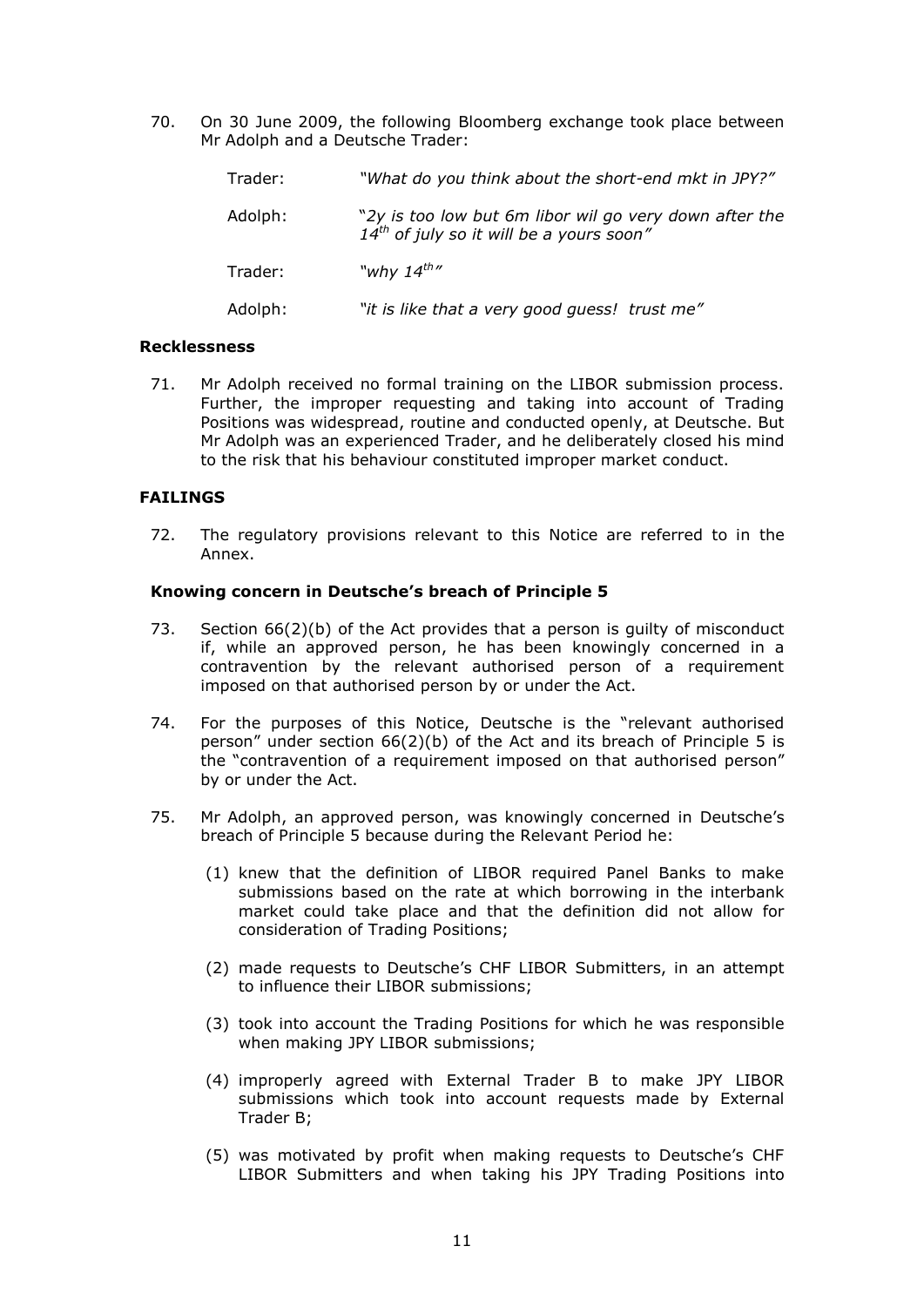account; and knew that External Trader B was motivated by profit and sought to benefit his own Trading Positions, and

(6) deliberately closed his mind to the risk that making requests to Deutsche's CHF LIBOR Submitters in an attempt to influence their LIBOR submissions and taking into account the Trading Positions for which he was responsible when making JPY LIBOR submissions, to benefit the financial interests of Deutsche, and improperly agreeing with External Trader B to make JPY LIBOR submissions which took into account requests made by External Trader B, was contrary to proper standards of market conduct.

#### **Lack of fitness and propriety**

- 76. The relevant sections of FIT are set out in the appendix to this notice. FIT 1.3.1G states that the Authority will have regard to, among other things, a person's integrity when assessing the fitness and propriety of a person to perform a particular controlled function.
- 77. Mr Adolph is not a fit and proper person to perform any function in relation to any regulated activity carried on by any authorised person, exempt person or exempt professional firm because he lacks integrity.
- 78. Mr Adolph acted recklessly, and therefore with a lack of integrity, in deliberately closing his mind to the risk that his behaviour in relation to the submission of CHF and JPY LIBOR rates was contrary to proper standards of market conduct.

## **SANCTION**

#### *Financial Penalty*

- 79. Mr Adolph's misconduct took place from 25 July 2008 to 11 March 2010.
- 80. In determining the appropriate financial penalty, the Authority has applied the Authority's policy on the imposition of financial penalties as set out in DEPP during the period from 28 August 2007 to 5 March 2010. The detailed provisions of DEPP relevant to this matter, as in force during that period, are set out in the Annex.
- 81. The Authority has also had regard to the provisions of DEPP in force during the post-5 March 2010 part of the Relevant Period.
- 82. DEPP 6.5.2 lists factors which may be relevant when the Authority determines the amount of financial penalty for a person under the Act. Relevant factors are analysed below. DEPP 6.5.1 provides that the list of criteria in DEPP 6.5.2 is not exhaustive and all the relevant circumstances of the case will be taken into consideration.
- 83. The Authority considers the following DEPP factors to be particularly important in assessing the sanction.

# *Deterrence – DEPP 6.5.2(1)*

84. DEPP 6.5.2(1) states that when determining the appropriate level of penalty, the Authority will have regard to the principal purpose for which it imposes sanctions, namely to promote high standards of regulatory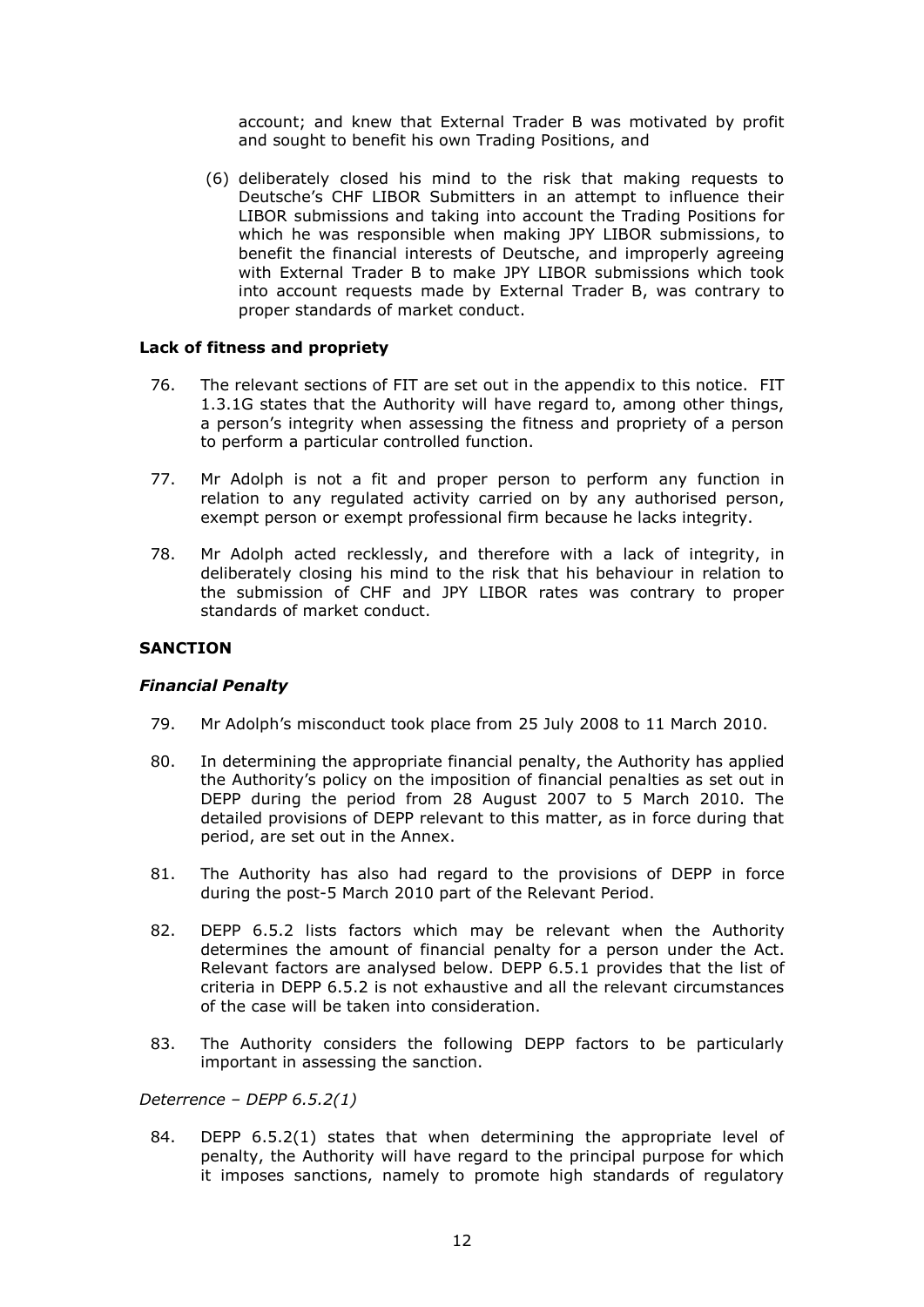and/or market conduct by deterring persons who have committed breaches from committing further breaches and helping to deter other persons from committing similar breaches, as well as demonstrating generally the benefits of compliant business. The Authority considers that the need for deterrence means that a very significant fine on Mr Adolph is appropriate.

*Nature, seriousness and impact of the breach – DEPP 6.5.2(2)*

- 85. Mr Adolph's breaches were extremely serious. Mr Adolph improperly made requests to Deutsche's CHF Submitters, as well as taking his own Trading Positions into account. In addition, he made an improper agreement with External Trader B at another Panel Bank.
- 86. LIBOR is of central importance to the operation of UK and worldwide financial markets. Doubts about the integrity of LIBOR threaten confidence in these markets. Panel Banks' Submitters are the guardians of LIBOR and their failings are therefore of the utmost seriousness.
- 87. Mr Adolph's misconduct could have caused serious harm to other market participants.
- 88. Mr Adolph was an approved person and was in a position of significant responsibility in his role at Deutsche.

*The extent to which the breach was deliberate or reckless – DEPP 6.5.2(3)*

89. Mr Adolph's conduct was reckless. As a highly experienced market professional, he acted as he did despite knowing that taking Trading Positions into account when making LIBOR submissions was not permitted under the BBA's definition of LIBOR, and deliberately closed his mind to the risk that taking them into account was contrary to proper standards of market conduct.

# *Prohibition Order*

90. The Authority considers that Mr Adolph's actions as described in this notice demonstrate that he lacks integrity. As such, the Authority believes that it is appropriate to prohibit Mr Adolph from carrying out any function in relation to any regulated activity carried out by any authorised person, exempt person or exempt professional firm.

#### **PROCEDURAL MATTERS**

91. This Notice is given to Mr Adolph under and in accordance with section 390 of the Act. The following statutory rights are important.

#### **Decision maker**

92. The decision which gave rise to the obligation to give this Notice was made by the Settlement Decision Makers.

## **Manner and time for payment**

93. The financial penalty must be paid in full by Mr Adolph to the Authority no later than 23 March 2018, and an initial payment must be made by Mr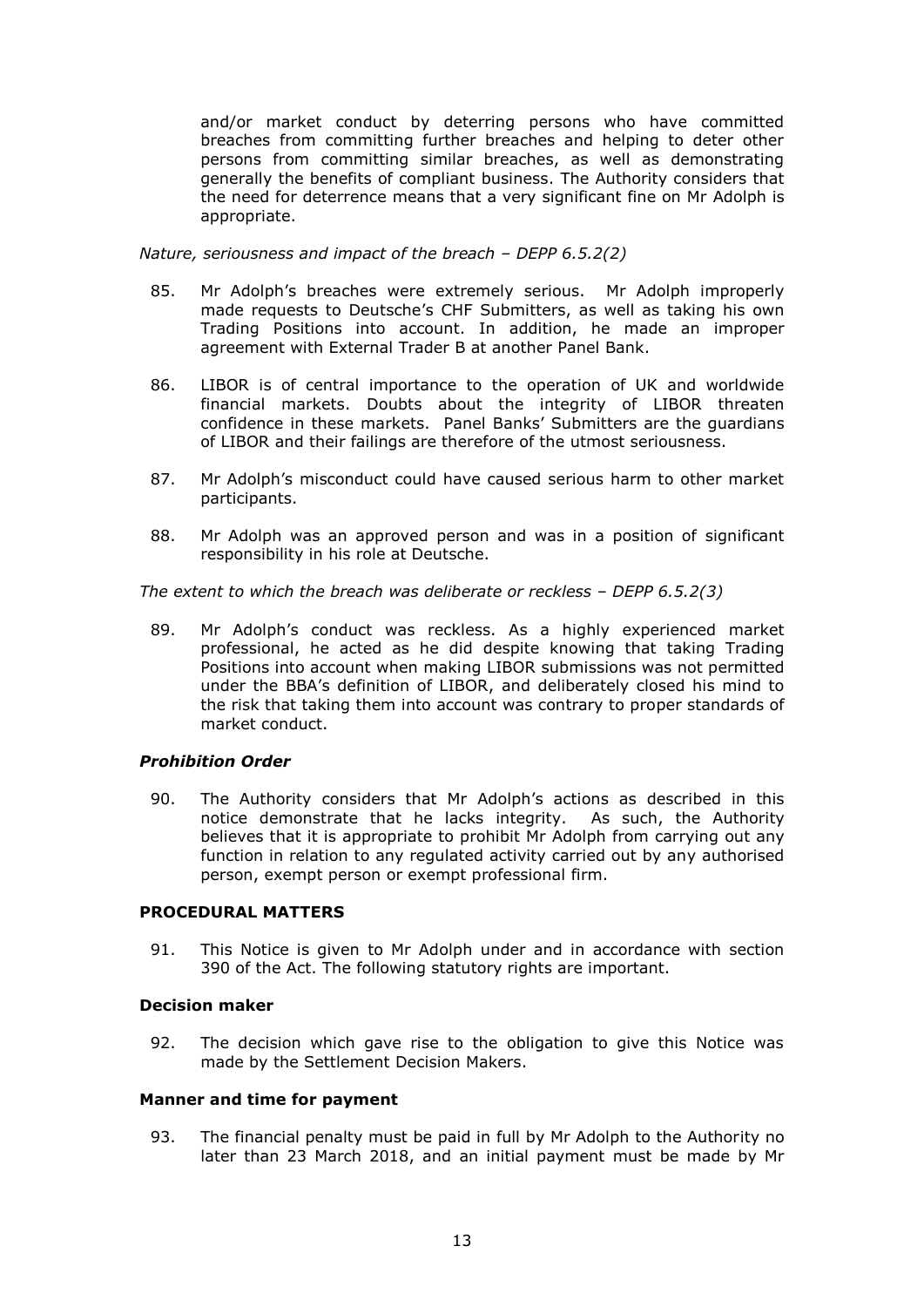Adolph to the Authority of £51,000 by the close of business on the date of issue of this Notice.

# **If the financial penalty is not paid**

94. If all or any of the financial penalty is outstanding on 23 March 2018, the Authority may recover the outstanding amount as a debt owed by Mr Adolph and due to the Authority.

# **Publicity**

- 95. Sections 391(4), 391(6) and 391(7) of the Act apply to the publication of information about the matter to which this notice relates. Under those provisions, the Authority must publish such information about the matter to which this notice relates as the Authority considers appropriate. The information may be published in such manner as the Authority considers appropriate. However, the Authority may not publish information if such publication would, in the opinion of the Authority, be unfair to you or prejudicial to the interests of consumers or detrimental to the stability of the UK financial system.
- 96. The Authority intends to publish such information about the matter to which this Final Notice relates as it considers appropriate.

# **Authority Contacts**

97. For more information concerning this matter generally, please contact Rebecca Cole (direct line: 020 7066 7202) at the Authority.

Mark Francis,

Head of Department (Wholesale 1)

Financial Conduct Authority, Enforcement and Market Oversight Division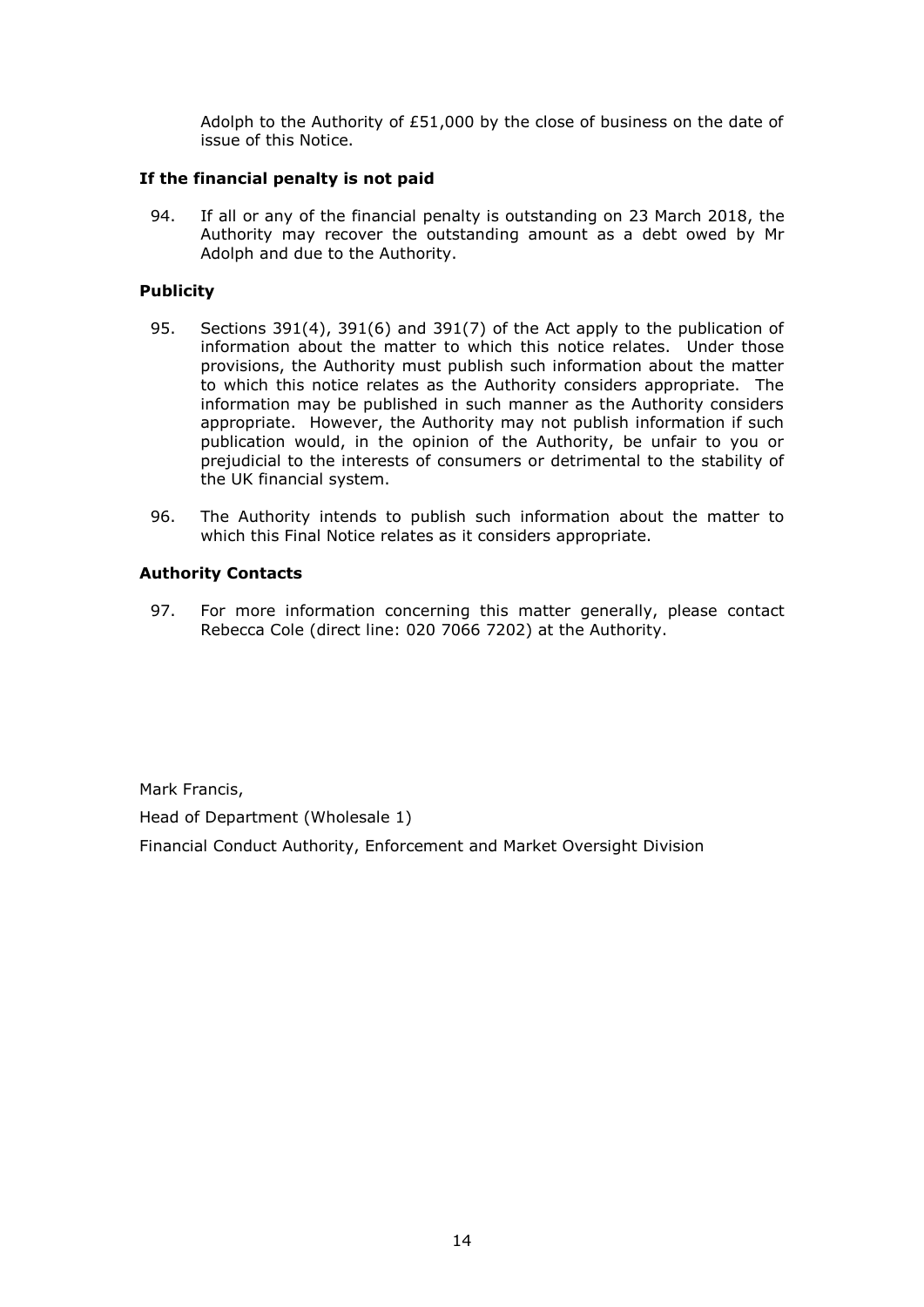# **ANNEX**

# **RELEVANT REGULATORY PROVISIONS AND RULES**

1. The Authority's strategic objective, set out in section 1B(2) of the Act, is ensuring that the relevant markets function well. The relevant markets include the financial markets and the markets for regulated financial services (section 1F of the Act). The Authority's operational objectives are set out in section 1B(3) of the Act, and include the integrity objective.

## **Knowingly concerned**

- 2. The Authority has the power, pursuant to section 66(1) of the Act, to impose a financial penalty of such amount as it considers appropriate where it appears to the Authority that a person is guilty of misconduct and it is satisfied that it is appropriate in all the circumstances to take action against him.
- 3. A person is guilty, pursuant to section 66(2)(b) of the Act, of misconduct if, while an approved person, he has been knowingly concerned in a contravention by the relevant authorised person of a requirement imposed on that authorised person by or under the Act.
- 4. PRIN was issued pursuant to section 138 of the Act and contains general statements regarding the fundamental obligations of firms under the regulatory system.

#### **PRIN**

5. Principle 5 states: "A firm must observe proper standards of market conduct" (PRIN 2.1.1R).

# **Lack of integrity**

6. The Authority has the power, pursuant to section 56 of the Act, to make a prohibition order if it appears to the Authority that an individual is not a fit and proper person to perform functions in relation to a regulated activity carried on by an authorised person, exempt person or exempt professional firm. Pursuant to section 56(2) of the Act, such an order may relate to a specified function, any function falling within a specified description or any function.

# **FIT**

- 7. FIT sets out the criteria for assessing a person's fitness and propriety.
- 8. FIT 1.1.2G states:
- 9. "*The purpose of [FIT](http://fsahandbook.info/FSA/glossary-html/handbook/Glossary/F?definition=G433) is to set out and describe the criteria that the [Authority](http://fsahandbook.info/FSA/glossary-html/handbook/Glossary/F?definition=G447) will consider when assessing the fitness and propriety of a [candidate](http://fsahandbook.info/FSA/glossary-html/handbook/Glossary/C?definition=G126) for a [controlled function](http://fsahandbook.info/FSA/glossary-html/handbook/Glossary/C?definition=G224) (see generally [SUP 10](http://fsahandbook.info/FSA/html/handbook/SUP/10#D1) on [approved](http://fsahandbook.info/FSA/glossary-html/handbook/Glossary/A?definition=G65)  [persons\)](http://fsahandbook.info/FSA/glossary-html/handbook/Glossary/A?definition=G65). The criteria are also relevant in assessing the continuing fitness and propriety of [approved persons.](http://fsahandbook.info/FSA/glossary-html/handbook/Glossary/A?definition=G65) The criteria that the [Authority](http://fsahandbook.info/FSA/glossary-html/handbook/Glossary/F?definition=G447) will consider in relation to an [authorised person](http://fsahandbook.info/FSA/glossary-html/handbook/Glossary/A?definition=G88) are described in [COND.](http://fsahandbook.info/FSA/glossary-html/handbook/Glossary/C?definition=G203)*"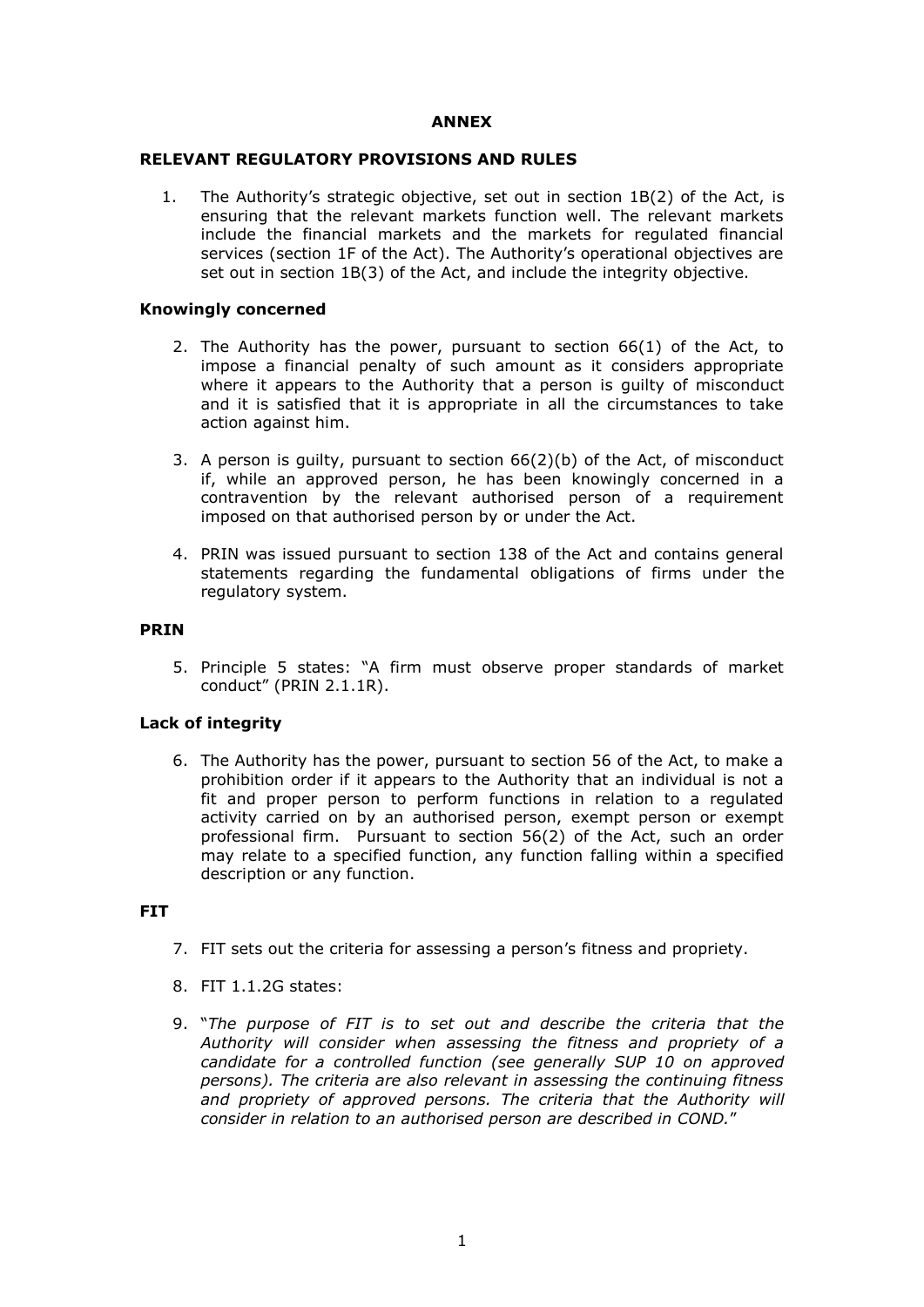10. FIT 1.2.3G states:

"*Under section 63(1) of the [Act](http://fsahandbook.info/FSA/glossary-html/handbook/Glossary/A?definition=G10) (Withdrawal of approval), the [Authority](http://fsahandbook.info/FSA/glossary-html/handbook/Glossary/F?definition=G447) may withdraw its approval if it considers that the [person](http://fsahandbook.info/FSA/glossary-html/handbook/Glossary/P?definition=G869) in respect of whom the approval was given is not fit and proper to perform the [controlled function](http://fsahandbook.info/FSA/glossary-html/handbook/Glossary/C?definition=G224) to which the approval relates*."

- 11. FIT 1.3.1G states that the Authority will have regard to, among other things, a person's honesty and integrity when assessing the fitness and propriety of a person to perform a particular controlled function.
- 12. FIT 1.3.3G states:
- 13. "*The criteria listed in FIT 2.1 to FIT 2.3 are guidance and will be applied in general terms where the Authority is determining a person's fitness and propriety. It would be impossible to produce a definitive list of all the matters which would be relevant to a particular determination.*"
- 14. FIT 2.1.1 states:
- 15. "*In determining a [person's](http://fsahandbook.info/FSA/glossary-html/handbook/Glossary/P?definition=G869) honesty, integrity and reputation, the [Authority](http://fsahandbook.info/FSA/glossary-html/handbook/Glossary/F?definition=G447) will have regard to all relevant matters including, but not limited to, those set out in [FIT 2.1.3 G](http://fsahandbook.info/FSA/html/handbook/FIT/2/1#D5) which may have arisen either in the [United Kingdom](http://fsahandbook.info/FSA/glossary-html/handbook/Glossary/U?definition=G1232) or elsewhere[…]*"

#### **Financial penalty**

- 16. The Authority's policy on the imposition of financial penalties and public censures is set out in DEPP. The provisions of DEPP set out below are those which were in force from 28 August 2007 to 5 March 2010.
- 17. DEPP 6.2.4 states that the primary responsibility for ensuring compliance with a firm's regulatory obligations rests with the firm itself. However, the FCA may take disciplinary action against an approved person where there is evidence of personal culpability on the part of that approved person. Personal culpability arises where the behaviour was deliberate or where the approved person's standard of behaviour was below that which would be reasonable in all the circumstances at the time of the conduct concerned.
- 18. DEPP 6.5.1(1) states that Authority will consider all the relevant circumstances of a case when it determines the level of financial penalty (if any) that is appropriate and in proportion to the breach concerned. The list of factors in DEPP 6.5.2 G is not exhaustive: not all of these factors may be relevant in a particular case, and there may be other factors, not included below, that are relevant.
- 19. DEPP 6.5.2(1) states that when determining the appropriate level of penalty, the Authority will have regard to the principal purpose for which it imposes sanctions, namely to promote high standards of regulatory and/or market conduct by deterring persons who have committed breaches from committing further breaches and helping to deter other persons from committing similar breaches, as well as demonstrating generally the benefits of compliant business.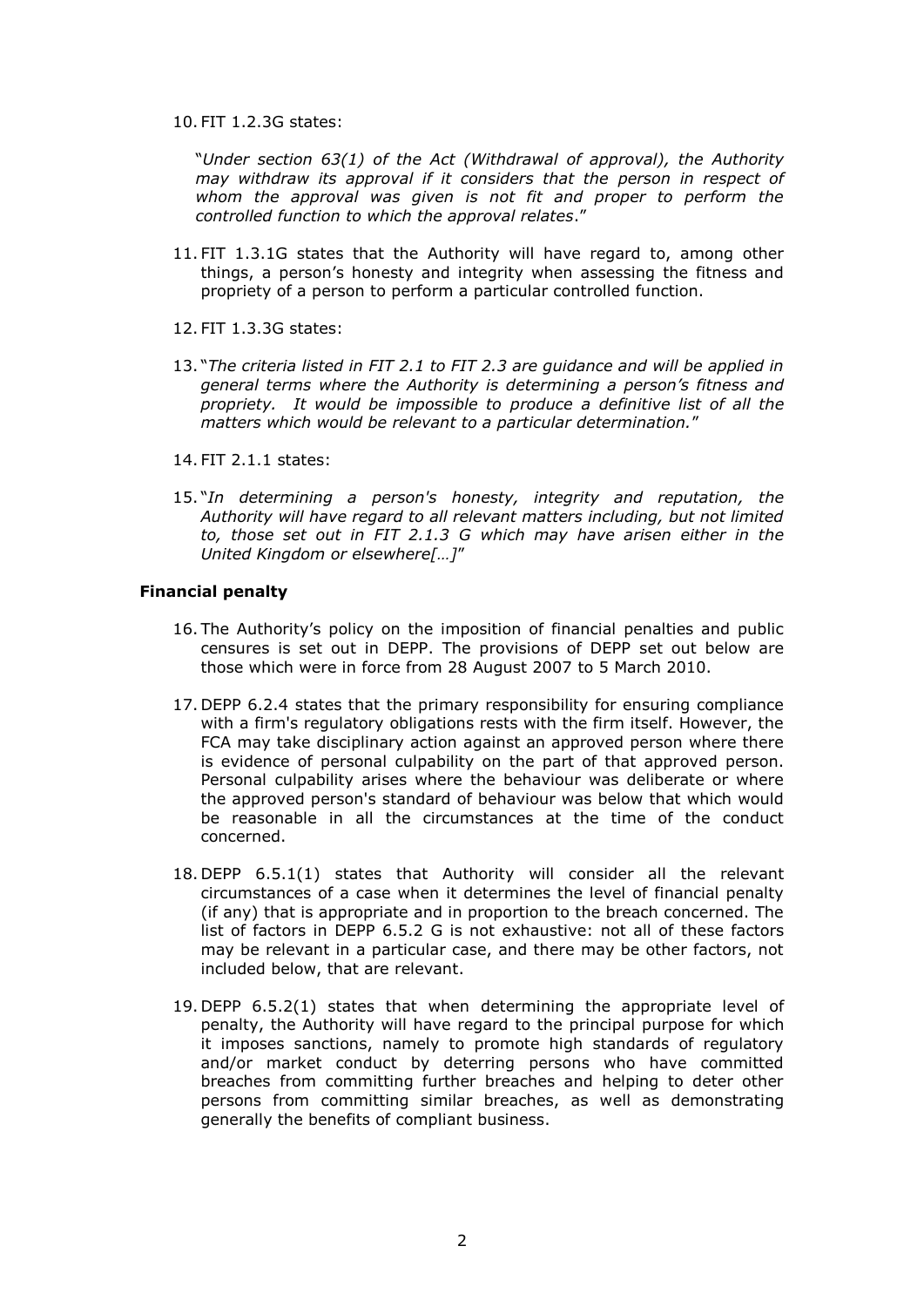- 20. DEPP 6.5.2(2) states that the Authority will consider the seriousness of the breach in relation to the nature of the rule, requirement or provision breached. The considerations that may be relevant include:
	- (a) the duration and frequency of the breach;
	- (d) the loss or risk of loss caused to consumers, investors or other market users;
- 21. DEPP 6.5.2(3) states that the Authority may take account of the extent to which the breach was deliberate or reckless.

# **Prohibition order**

- 22. The Authority's approach to deciding whether to impose a prohibition order, and the scope of any such prohibition order, is set out in chapter 9 of EG. The provisions of EG set out below are those which were in force from 28 August 2007.
- 23. EG 9.1 sets out how the Authority's power to make a prohibition order under section 56 of the Act helps it work towards achieving its regulatory objectives. The Authority may exercise this power where it considers that, to achieve any of its objectives, it is appropriate either to prevent an individual from performing any functions in relation to regulated activities or to restrict the functions which he may perform.
- 24. EG 9.3 states:

"*In deciding whether to make a prohibition order and/or, in the case of an approved person, to withdraw its approval, the Authority will consider all the relevant circumstances including whether other enforcement action should be taken or has been taken already against that individual by the Authority. … in some cases the Authority may take other enforcement action against the individual in addition to seeking a prohibition order and/or withdrawing its approval. The Authority will also consider whether enforcement action has been taken against the individual by other enforcement agencies or designated professional bodies.*"

25. EG 9.5 states:

"*The scope of a prohibition order will depend on the range of functions which the individual concerned performs in relation to regulated activities, the reasons why he is not fit and proper and the severity of risk which he poses to consumers or the market generally.*"

- 26. EG 9.8 to 9.14 set out guidance on the Authority's approach to making prohibition orders against approved persons.
- 27. EG 9.8 states that, in deciding whether to make a prohibition order, the Authority will consider whether its regulatory objectives can be achieved adequately by imposing disciplinary sanctions.
- 28.Specifically in relation to approved persons, EG 9.9 states that in deciding whether to make a prohibition order, the Authority will consider all the relevant circumstances of the case. These include, but are not limited to, the following: